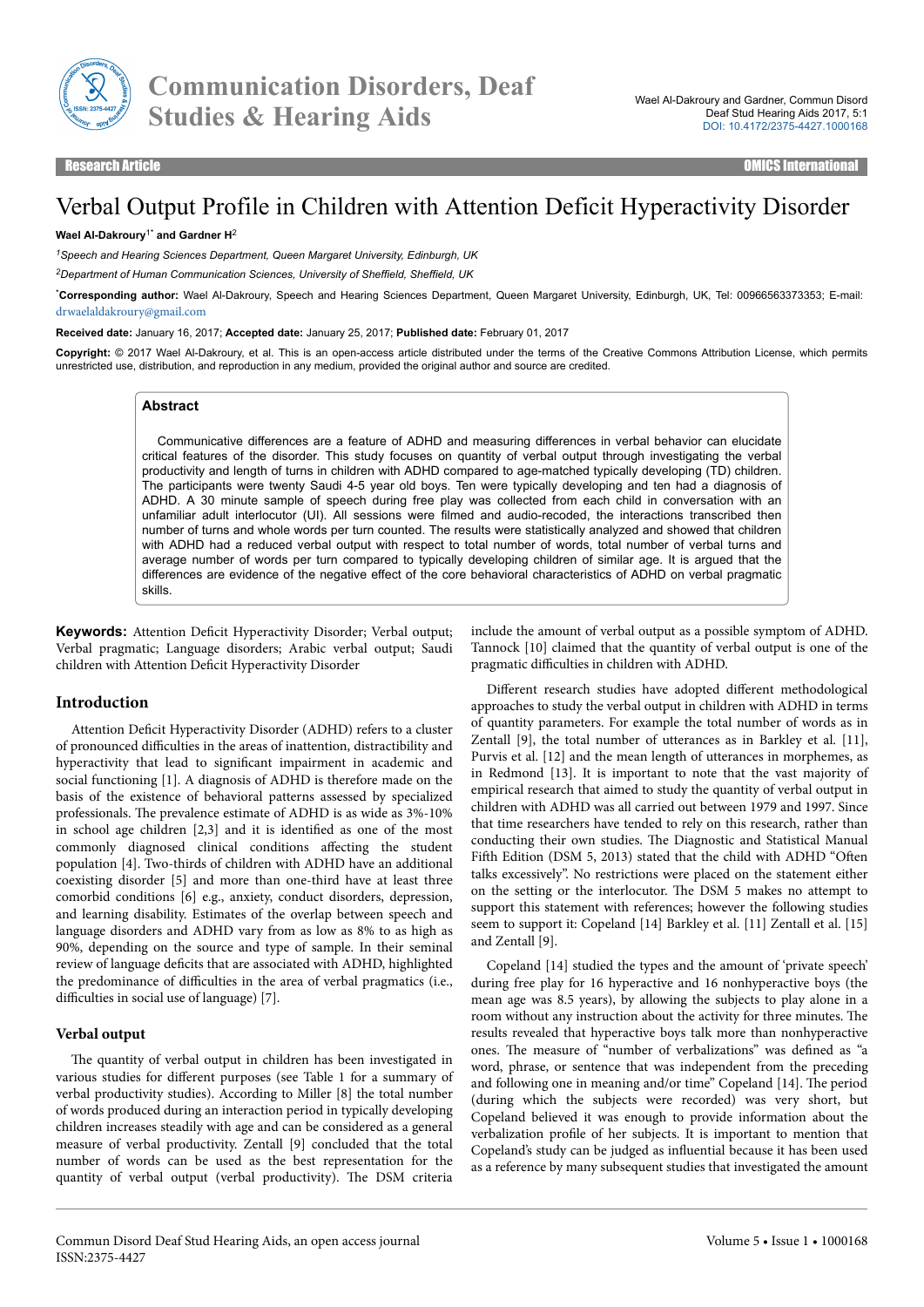#### Page 2 of 7

of verbal output in children with ADHD. However none of these studies questioned its methodology, especially the short free play time.

Barkley et al. [11] studied verbal output in ADHD by comparing 18 participants with ADHD with 18 TD boys (the mean age was 9.25 years) during 15 minutes free play and 15 minutes of "task periods" with their mothers. Нe results showed that participants with ADHD produced significantly more utterances than TD participants during free play and there were no notable differences in mean length of utterance between the ADHD and the TD subjects. However the results for the structured task periods showed no significant differences between the groups in the means for the mothers or their children on any of the dependent measures.

It is important to mention that the main purpose of this study was to compare the speech of children with ADHD interacting with their mothers before and after medication with a stimulant drug (methylphenidate). In a second part of the study, Barkley and his colleagues examined the effects of a stimulant drug on the language of 12 of these participants with ADHD in both free play and structured tasks in a drug-placebo crossover design. Drug treatment was associated with declines in the frequency but not the complexity of utterances in both hyperactive boys and their mothers in both situations (free play and task periods).

Zentall et al. [15] investigated the verbal output in children with ADHD by comparing them with TD children. Нe research subjects were 13 participants with ADHD and 13 TD boys aged 3:10 to 7:5 years old, selected on the basis of high (14 to 29) and low (0 to 9) ratings on the Conners Abbreviated Teacher Questionnaire. All children were administered three forms of the referential communication task, using procedures, tasks, and a task order based on the referential communication task that was developed by Glucksberg et al. [16]. All verbalizations of each child for each task were assessed using different language measures such as number of words, number of sentences, and mean length of sentence.

The results revealed that children with ADHD were more verbal than TD children in all tasks. Also the children with ADHD spoke more than TD children during transition periods. Zentall [9] studied the difference in verbal output during elicited conditions (storytelling) and non-elicited conditions (transitions between tasks) in 22 children with ADHD and 22 TD children (the mean age was 9.25 years). All data were collected via interaction with an examiner. Нe results revealed that the ADHD group was more talkative during the nonelicited conditions, which means during transitions between activities, i.e., when they were not asked to talk but they were less talkative during elicited conditions, particularly during organization and planning activities (e.g., storytelling) when they were asked to tell stories.

On the other hand, Tannock et al. [17] studied the narrative abilities of children with ADHD (30 boys aged 7-11 years) versus TD, matched in age and sex. Tannock and her colleagues concluded that the participants with ADHD produced significantly fewer units (a unit was defined as one which contained an idea) and less information overall

than the TD boys' group, which they counted as evidence of a production deficit in the children with ADHD. Also, the stories of the children with ADHD were more poorly organized and less cohesive and contained more inaccuracies. Accordingly, they judged the stories of the children with ADHD as often confused and hard to follow. They concluded that these results were caused by an underlying deficit in executive processes. Another study by Purvis et al. [18] investigated the language abilities in children with ADHD, children with reading disabilities, children with both ADHD and reading disabilities and TD children.

Participants were asked to recall a lengthy narrative and knowledge of semantic aspects of their language in tests were assessed. Нe study was conducted with 50 boys (14 ADHD, 14 ADHD and reading disability, 8 reading disability only, and 14 TD) with an age range of 7-11 years. Нe results revealed that the children with ADHD produced less of what they called "verbal production" than TD, although this was a measure of the number of "idea units". Purvis et al. concluded that ADHD deficits were consistent with higher-order executive function deficits.

According to Tannock [10] and Tannock et al. [19], they concluded that in the quantity of the verbal output in children with ADHD, there are two patterns: "1) excessive verbal output during spontaneous conversations, during task transitions, and in play settings, 2) decreased verbal output and more dysfluencies when confronted with tasks that require planning and organization of verbal responses, as in story retelling or when giving directions" (p. 138). Нis has become the established and accepted view. Brown [3] completely agreed with Tannock's description and Perkins [20] used Tannock's exact words when commenting on the quality of verbal output of children with ADHD.

The authors of the current study believe that considering Tannock and her colleagues and Purvis and Tannock's [18] research findings as evidence of either reduced verbal output in children with ADHD during formal communication tasks or increased output in informal situations is misleading, as they counted the number of idea units, not the actual quantity of verbal output. Taken together, the outcomes of these research studies do not amount to a clear or uniform answer to the question of differential verbal output of ADHD and typically developing children.

Despite the confident assertion about the talkativeness of children with ADHD in the DSM manual the authors of the current study hypothesized that the verbal output of children with ADHD aged 4-5 years would be lower than that of typically developing children of similar age based on clinical observation and parental report. We would also argue that the findings of Andreou et al. [21] lend some indirect support for this view. Нey found that children with ADHD had significantly lower scores on all the WISC-III verbal scales. We have not encountered a child with low scores on these scales who also seems to be abnormally talkative and it seems to me very unlikely (Table 1).

| Study         | <b>Subjects and Age Range</b>             | <b>Sitting and Procedures</b>                                                                                                                | <b>Findings</b> |
|---------------|-------------------------------------------|----------------------------------------------------------------------------------------------------------------------------------------------|-----------------|
| Copeland [14] | participants (the mean age is 8.50 years) | 16 hyperactive and 16 nonhyperactive 'Private speech' during free play (alone) for three Hyperactive participants talk more than<br>minutes. | nonhyperactive. |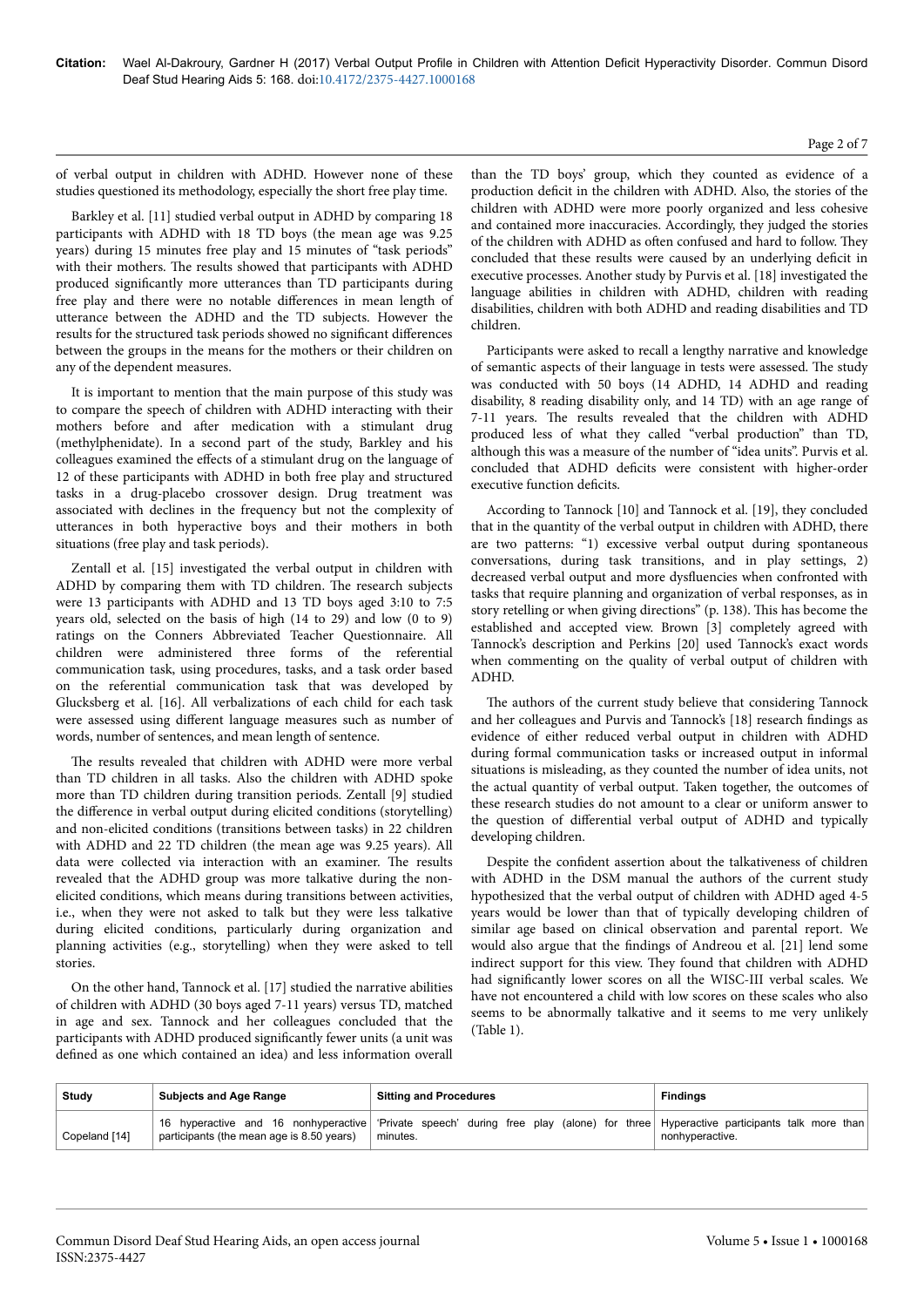# Page 3 of 7

| Barkley et al. [11]                           | 18 participants with ADHD and 18 TD<br>participants (mean age is 9.25 years).                                          | Verbal output in ADHD during 15 minutes free play and<br>15 minutes task periods with their mothers.                                                                                        | Participants<br>with<br>ADHD<br>produced<br>than TD<br>significantly more utterances<br>participants during free play only.             |
|-----------------------------------------------|------------------------------------------------------------------------------------------------------------------------|---------------------------------------------------------------------------------------------------------------------------------------------------------------------------------------------|-----------------------------------------------------------------------------------------------------------------------------------------|
| Zentall et al. [15]                           | 13 participants with ADHD and 13 TD<br>participants' ages 3:10 to 7:5 year old.                                        | Administered<br>referential<br>three<br>forms<br>of<br>the<br>communication task with examiner to study verbal output<br>in ADHD.                                                           | Children with ADHD were more verbal<br>than TD children in all tasks.                                                                   |
| Zentall [9]                                   | 22 children with ADHD and 22 TD children<br>(mean age is 9.25 years).                                                  | The difference in the verbal output during elicited<br>(storytelling)<br>nonelicited conditions<br>conditions<br>and<br>(transitions between tasks) during interaction with an<br>examiner. | ADHD<br>talkative<br>group<br>more<br>durina<br>nonelicited condition but less talkative<br>during elicited conditions.                 |
| Tannock, Purvis,<br>Schachar<br>and<br>$[17]$ | Children with ADHD (30 boys aged 7-11<br>years) versus TD that matched in age and<br>sex.                              | in children<br>ADHD<br>abilities<br>with<br>Narrative<br>durina l<br>interaction with an examiner.                                                                                          | Participants<br><b>ADHD</b><br>with<br>produced<br>significantly<br>units<br>fewer<br>and<br>less<br>information overall than TD group. |
| <b>Purvis</b><br>and<br>Tannock [18]          | 50 boys (14 ADHD, 14 ADHD and reading<br>disability, 8 reading disability, and 14 TD)<br>with age range of 7-11 years. | Investigated the language abilities in children with<br>ADHD, reading disabilities, and TD.                                                                                                 | Participants with ADHD produced less of<br>what they called "verbal production" than<br>TD participants.                                |

Table 1: Summary of verbal productivity studies.

### **Turns**

In all cultures, in most situations, there is a convention that only one person speaks at a time. Sacks [22] defined a turn as the shift in the direction of the speaking 'flow', that is characteristic of normal conversation. Sacks' definition is adopted by these researchers as useful for the current study. Klecan-Aker et al. [23] examined the use of language functions in a structured setting in normal preschool children. Нe researchers interviewed 240 preschoolers aged 2 to 5 using toys and pictures and elicited eight language functions: labeling, description, revision, affirmation/negation, personal information, requesting, greetings, and turn taking. Нe researchers found that appropriate responses increased with age and targeted language functions were in most preschoolers' repertoire by 3.5 years. Bedrosian et al. [24] investigated conversational turn-taking violations and corresponding repair mechanisms in mother-child interaction in 30 mother-TD child dyads, in a free play situation. Нe results revealed 246 overlaps; the majority was single and nonconsecutive. Both within and following the majority of overlaps, mothers and children maintained the same topic. Utterances consisting of informative statements were interrupted more often than those consisting of requests. Нe overlapping talk of children with ADHD however has been less investigated.

Conversational competence requires paying attention to what the partner says, and making appropriate replies, which is arguably one of the core problems in ADHD. Ervin-Tripp [25] wrote that the incompetent speaker would not gaze at or orient to partners, would display random gaps and overlaps in conversation, and would talk about objects and thoughts on a whim without any regard to what has been said. According to Kim et al. [26] research study, children with ADHD produce more inappropriate pragmatic behaviors than TD children at the level of absence of response to questions or requests, overlap and interruption during conversation, less feedback to the speaker, unspecific vocabulary use and lack of cohesion.

The DSM 5 (2013) diagnostic criteria for ADHD include difficulty waiting on turns as one of the main symptoms. Нe specific criteria for impulsivity include "g) often blurts out answers before questions have been completed; h) often has difficulty waiting turn; i) often interrupt or intrude on others". Tannock et al. [17,10] mentioned that the pragmatic problems in children with ADHD include difficulties in the appropriate timing and quantity of language within social and learning contexts. Kim et al. [26] reported problematic behaviors that were associated with language use in children with ADHD compared to TD children, which includes interrupting and overlapping speech. It is important to establish output in Arabic speaking children with ADHD, in order to find out how their verbal productivity is distributed across the conversational turns by studying the average number of words per turn.

The motivation for this study is to begin the process of identifying verbal behaviors that distinguish children with a diagnosis of ADHD from those who are typically developing. Нe following hypotheses were investigated in Arabic-speaking 4-5 year old children with ADHD: Hypothesis one: Нe verbal output (as represented by the total number of words produced in a controlled session) of children with ADHD is significantly less than that produced by typically developing children in the same age range. Hypothesis two: Нe total number of verbal turns is significantly greater in TD children as opposed to the children with ADHD. Hypothesis three: Нe average number of words per turn produced in a free-play session by children with ADHD is significantly less than that produced by typically developing children in the same age range.

# **Method**

# **Participants**

This study focused on twenty Saudi 4.0-5.0 year old males from Jeddah (western province of Saudi Arabia); ten had a diagnosis of ADHD and ten were typically developing children. ADHD and TD participants were divided into two age bands for the purpose of matching. Five participants from each group were included in each age band. Нe first age band was from four years to less than four years and six months. Нe second age band was from the age of four years and six months to less than five years. Нe age of the child could be considered as a confounder so comparison between age (in months) was performed between the two groups and it revealed that age in the TD group ranged from a minimum of 50 to a maximum of 59 months with a median of 54 and an IQR of 5.5 months while in the ADHD group it ranged from a minimum of 50 to a maximum of 59 months with a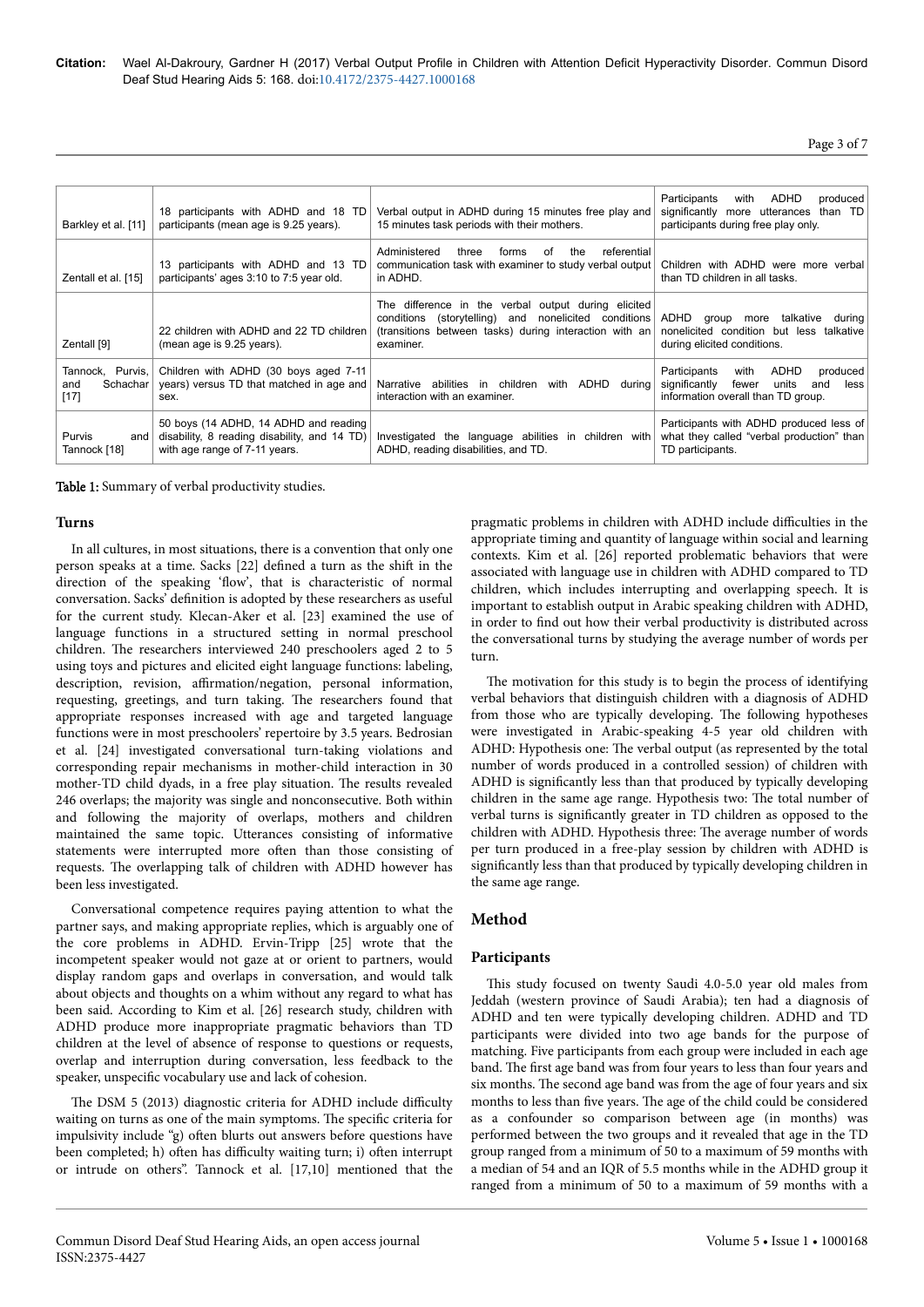median of 54 and an IQR of 5.75 months. Нe Mann-Whitney U test score was 49.5 with a Z value of 0.038 (p=0.485). This indicates a nonsignificant difference in age between the two groups.

### **Participants with ADHD**

Participants with ADHD were recruited first via direct referral from the Psychiatric Departments of five main medical centres in Jeddah were contacted. These are King Fahad Hospital (KFH), King Abdul-Aziz University Hospital (KAYH), King Faisal Specialist Hospital and Research Centre (KFSHRC), Erfan and Bagdo General Hospital (EBGH), Saudi German Hospital Group (SGHG). All the participants in this group had been diagnosed with ADHD by a psychiatrist. ADHD subtype was not considered in the current research; the term ADHD was used in the general sense to include any severity of ADHD and all three subtypes of the disorder, namely inattentive, hyperactive and impulsive. No child was included who had previously received or was taking any medication for ADHD. No child with other medical issues (i.e., cognitive or physical difficulties) was included. No child was included who had previously received any kind of speech and language intervention. All participants were required to pass a hearing screening.

#### **Typically developing participants**

Typically developing children were recruited from an advertisement in brochures distributed in two regular preschools. Нe main inclusion and exclusion criteria for the TD participants were: normal speech and language skills (the participant's speech skills, including articulation, fluency, voice, and prosody and language skills, including receptive, expressive, pragmatic, were screened by the researcher and were required to be within normal limits to participate in the study), normal behavioral pattern and cognitive skills (the participant's behaviors were evaluated by a psychiatrist and were required to be within normal limits to participate in the study), and all participants were required to pass the hearing screening.

### **Data collection**

The study was carried out in a sound treated and carpeted therapy room. Нe therapy room had two cabinets and one shelving unit which contained toys that reflected the interests of the target age population. The same arrangement of seating and materials was used for all interactions. A children's table and a set of chairs were provided, with the unfamiliar interlocutor (UI) at one side and the participant sitting at the other side facing the camera.

The UI was seated in a position where the fixed camera had a side view of them, so that all interactions would all be recorded. Two portable cameras were used to record the UI and the participant. Both audio and video were used for the purposes of accuracy and representativeness. One camera was placed in a corner, attached to the ceiling of the room and was focused on the interaction area. It provided a complete view of the interactions between the participant and the UI. Нe other camera followed the participant and focused on all UI/participant interactions.

Two directional microphones were used. One was fixed to the ceiling and the other was on the mobile camera as it captured conversations. Materials in the room were prepared in such a way as to stimulate the participant's attention and encourage him to start a conversation. All the objects were out of the participant's reach in order to encourage him to start the conversation with the UI. All participants were sitting facing the camera directly to facilitate easier scoring. All interactions were taped on DVDs using two video cameras.

These procedures yielded a 30-minute sample for every ADHD and TD participants. For all participants the videotaping procedures were exactly the same. Нe data collection procedure included five steps. In step one, the researcher met with the participant's family individually, explained the study to them, and obtained their approval to participate in the study by reading and signing the consent form. In step two, all participants (ADHD and typically developing) underwent hearing screening. In step three, only typically developing participants underwent speech and language screening that was carried out by the researcher. In step four, an UI escorted the participant and his mother from the reception area to the therapy room. The mother left her son in front of the therapy room and went to the observation area. All process was done under the supervision of the main researcher via the control room. In step five, An UI collected a 30-mintue verbal sample from the participants using free interaction by following the child's lead. During interaction, free play with a variety of action figures (dolls, puppets, transportation set, animal set, food item set and vehicle set). Нe child was allowed to freely select from these toys. Conversation between child and UI typically included information about the child's family and interests.

### **Data analysis**

The researcher followed the techniques of the categorical observational tool. Нis is a closed system that defines in advance the target categories into which all participants' verbal behaviors are coded by the researcher during observation of the recorded audio-visual data. The coded categories are then added together, so that observations can be described quantitatively. Нe measurements included the number of turns and the number of words per turn. A turn was counted as any topically coherent spoken vocal expression that included one word or more from the participant that was directed towards the interlocutor. If the participant spoke about a topic and subsequently introduced a new topic or comment without input from the interlocutor, two turns were coded for the participant. Нe researcher then counted the number of words in each turn.

To determine inter-observer reliability, two external senior speechlanguage pathologists independently recoded 10 minutes of six randomly selected video sessions (three ADHD and three TD) using the same coding protocol. Agreement of 94.7% was found. Нe Kappa Coefficient was 0.93. One-tailed between-group tests were used to compare the two participant groups in terms of the total number of words produced in the session, the total number of verbal turns produced in the session, and the average number of words per turn when the child interacts with the UI. A normality test was performed and most of the variables resulted in a significant Kolmogorov-Smirnov (K-S). After all using non-parametric statistics is more conservative than using the parametric statistics.

## **Results**

### **The total number of words**

The total number of words with UI in the TD group ranged from a minimum of 150 to a maximum of 978 with a median of 533 and an IQR of 288 while in the ADHD group it ranged from a minimum of 10 to a maximum of 795 with a median of 76 and an IQR of 107. Нe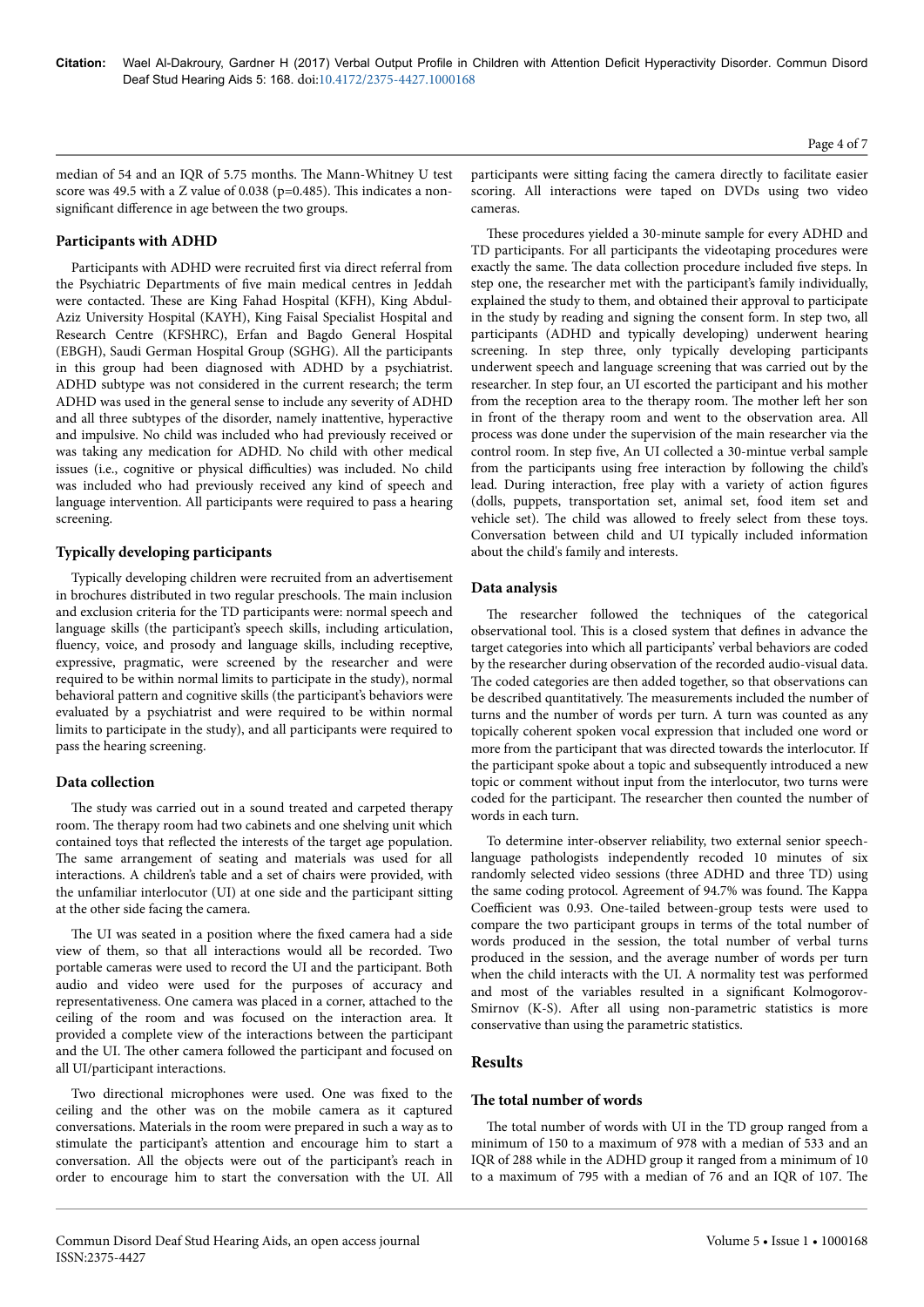Mann-Whitney U test revealed that the total number of words in the ADHD group was significantly lower when compared with the TD group (Mann-Whitney U=10, Z=3.024, p=0.001).

In the box plot, the thick horizontal line represents the median, the box represents the inter-quartile range (between the 25<sup>th</sup> and 75<sup>th</sup> percentiles) which contains 50% of the data, while the whiskers represent the minimum and maximum values after excluding the outlier values which are represented by dots with a number denoting the case identifier (Figure 1).





### **The total number of verbal turns**

The total number of verbal turns with UI in the TD group ranged from a minimum of 74 to a maximum of 252 with a median of 218 and an IQR of 67 while in the ADHD group it ranged from a minimum of 9 to a maximum of 238 with a median of 39.5 and an IQR of 78. Нe Mann-Whitney U test revealed that the total number of verbal turns with UI in the ADHD group was significantly lower when compared with the TD group (Mann-Whitney U=11, Z=2.949, p=0.001) (Figure 2).





## The average number of words per turn in the recorded **sessions**

The average number of words per turn in the sessions with UI in the TD group ranged from a minimum of 1.9 to a maximum of 4.425 with a median of 2.467 and an IQR of 1.444 while in the ADHD group it ranged from a minimum of 1.111 to a maximum of 3.340 with a median of 1.618 and an IQR of 0.620. Нe Mann-Whitney U test revealed that the average number of words per turn in the ADHD group was significantly lower when compared with the TD group (Mann-Whitney U=10, Z=3.024, p=0.001) (Figure 3).





### **Discussion**

The research questions that motivated this study asked if there were differences in the verbal productivity between children with a diagnosis of ADHD and their typically developing peers that were matched in age and gender. Нe current study attempts to extend our understanding of verbal pragmatic skills in children with the diagnosis of ADHD at the quantitative level. Нe unique contribution of this study is that it provides evidence of verbal differences between ADHD and TD, especially in the reduced amount of verbal output in participants with ADHD compared to TD participants.

The study reiterates some previous findings related to the difficulties experienced by children with ADHD at the level of verbal output and contradicts others with regard to verbal performance in children with ADHD. Нis hypothesis stated that the verbal output (as represented by the total number of words produced in a controlled session) of ADHD Arabic speaking 4-5 year old children is significantly less than that produced by typically developing children in the same age range.

During the session subjects with ADHD showed a significantly lower total number of words compared to TD subjects, thus upholding this hypothesis. Нe finding that the children with ADHD had less verbal productivity than the TD children contradicts the Diagnostic and Statistical Manual Fifth Edition (DSM 5, 2013) which state, without qualification, that the Child with ADHD "Often talks excessively". Comparing the participants' results in the current study showed that only one participant produce more than the TD average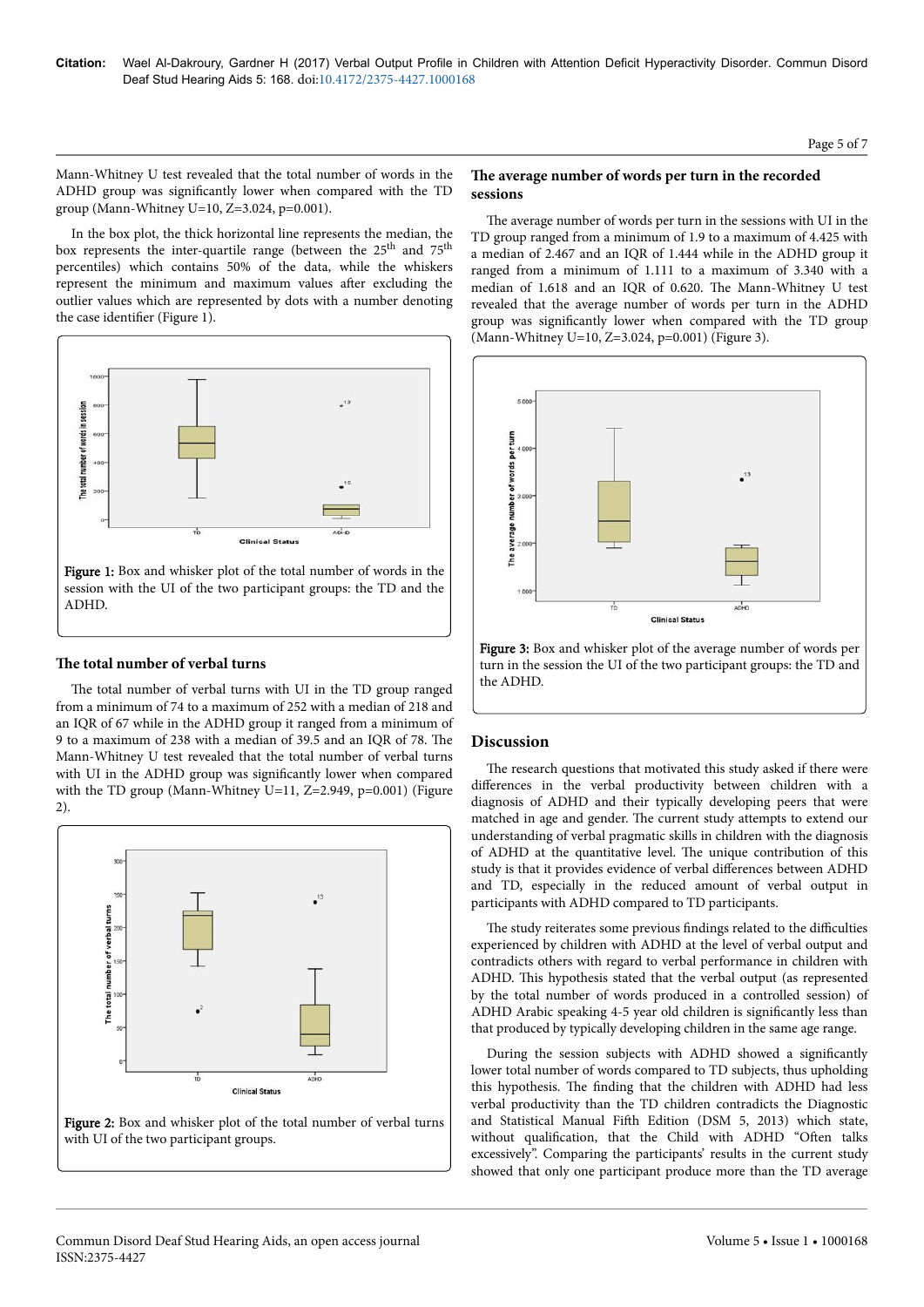output. Accordingly, we can conclude that participants with ADHD talked considerably less than TD participants and the ranges hardly overlapped which would lead to an opposite conclusion from that stated in DSM 5. Our findings are very different from those of previous research studies. Zentall [9] found that children with ADHD talked less than TD children during elicited-language conditions but he also found that they talked more than TD children during free play.

According to Zentall [9] "it is rare to find a crossover of significant group differences (i.e., hyperactive children displaying significantly more behavior than normal in one setting and significantly less than normal in another)" [9] which we agree is unexpected but it provides evidence about the lower amount of verbal output during elicitedlanguage conditions compared to free play. Нe methodological difference between Zentall's study and the current study which may have affected the results is that only the hyperactive subgroup was included in Zentall's study; however the ADHD subtype was not used as criteria in the current study as there have been changes in the diagnostic criteria from DSM-III-R (Zentall) to DSM-IV-TR in the current study. Нe third Diagnostic Statistical Manual (DSM-III-R) that identifies attention-deficit hyperactivity but with a single diagnosis without subtypes and undifferentiated ADD. The age ranges are also different as in the current study it is 4-5 years however in Zentall's study the range was 7-10 years.

The remaining three studies which measured verbal productivity (Copeland [14]; Barkley et al., [11] & Zentall et al., [15] all found it was greater in children with ADHD compared to TD children. Нis incompatibility is arguably due to methodological differences previously described. Copeland [14] studied the types and amount of private speech in hyperactive boys compared to nonhyperactive boys (at the time of Copland's study the criteria for diagnosis was DSM-II which was mainly focused on hyperactivity symptoms) which was defined as "audible talking that is not addressed to another person" (Copeland, 1979: p.169) during play for three minutes. The difference in age range between Copeland's study (8.5 years) and the current study (age range 4-5 years) may also have affected the outcomes. Zentall et al. [15] studied the language and activity level in children with ADHD during five tasks and during the transition periods between tasks that was free interaction. Нere was a wider age range in Zentall's study  $(3:10 \text{ to } 7:5 \text{ years})$  which may have affected the results. The findings reveal inconsistency between Zentall's studies of 1983 (ADHD are more verbal than TD) and 1988 (children with ADHD talked less than TD children during elicited-language conditions but he also found that they talked more than TD children during free play). These may have been caused by methodological differences by using storytelling and retelling in 1988 study but referential communication tasks and free interaction during transitional periods in 1983 study.

However the question remains about why the present findings are so different from previous studies. We believe that the research community needs to revisit the hypothesis of excessive talk in children with ADHD. Нe results of the current study provide evidence that children with ADHD's verbal output are lower than that of TD children in the same age range.

The average number of words per turn produced in the session differentiated participants with ADHD from TD participants in a way that showed evidence of weak discourse skills in children with ADHD. Comparing the ADHD and TD participants' results showed that eight participants out of ten with ADHD produced less than the minimum found in the TD participants during interaction with UI. All participants with ADHD produced a lower number of words per turn than the maximum found in the TD participants in both interaction sessions with UI. Нe vast majority of the ADHD answers were single words. Accordingly, we can conclude that participants with ADHD talked considerably less using shorter sentences than TD subjects and the ranges hardly overlapped.

The data has been further analyzed qualitatively but is reported elsewhere. Briefly it was observed that the interruptions during conversation with the UI by participants with ADHD were more than those by the TD subjects, which is consistent with the DSM diagnostic criteria for ADHD. Other indicators not reported here showed key pragmatic differences reflected in the reduced verbal output.

## **Limitations and Future Research Suggestions**

Apart from the limitation of this study to the nature of verbal pragmatic language skills in ADHD Arabic speaking boys specifically for the age range of 4 to 5 years in the Jeddah Region of Saudi Arabia, there are methodological limitations that must be mentioned. One major limitation of the study is the small sample included. Нere is a lack of studies that provide solid information about the development of pragmatics in typically developing Arabic speaking children, and a lack of studies that target the language skills in the ADHD population in Arabic speaking children. Нe current study did not take measures of vocabulary and syntax in the participants with ADHD or control for them as inclusion criteria. However, it is important to emphasize that there are no available norms in Saudi Arabia. Нe time and resources of the current study did not permit the recruitment and involvement of further groups of children (e.g., ADHD without language impairment, language impairment alone), although such information may have been advantageous. Another limitation was related to ADHD subtypes: predominantly inattentive type, predominantly hyperactive and impulsive type, and combined type which were not considered in the current research study.

Despite the limitations of the current research, strengths lie in the detailed analysis and coding of verbal pragmatic behaviors for children with ADHD and their age and gender matched typically developing peers. Using the same setting arrangements as in the current study, would have the advantage of replication and thus could be used for comparison purposes.

Further research is urgently needed to enrich our knowledge of the pragmatic characteristics of Arabic speaking children with ADHD by employing a larger number of participants. A more naturalistic setting and context, and subtypes of ADHD in addition to more qualitative analysis should be included in future studies.

### **Conclusion**

According to the DSM5 diagnostic criteria for ADHD, a child with ADHD often does not seem to listen, does not follow through on instructions, is easily distracted by extraneous stimuli, and interrupts others. Нe reduced amount of verbal output and shorter turns that were produced by the children with ADHD in the current study are evidence of the effect of inattentive and impulsive behavioral characteristics of children with ADHD.

### **References**

1. American Psychiatric Association (2013) Diagnostic and statistical manual of mental disorders (DSM-5). (5th ed.) Washington.